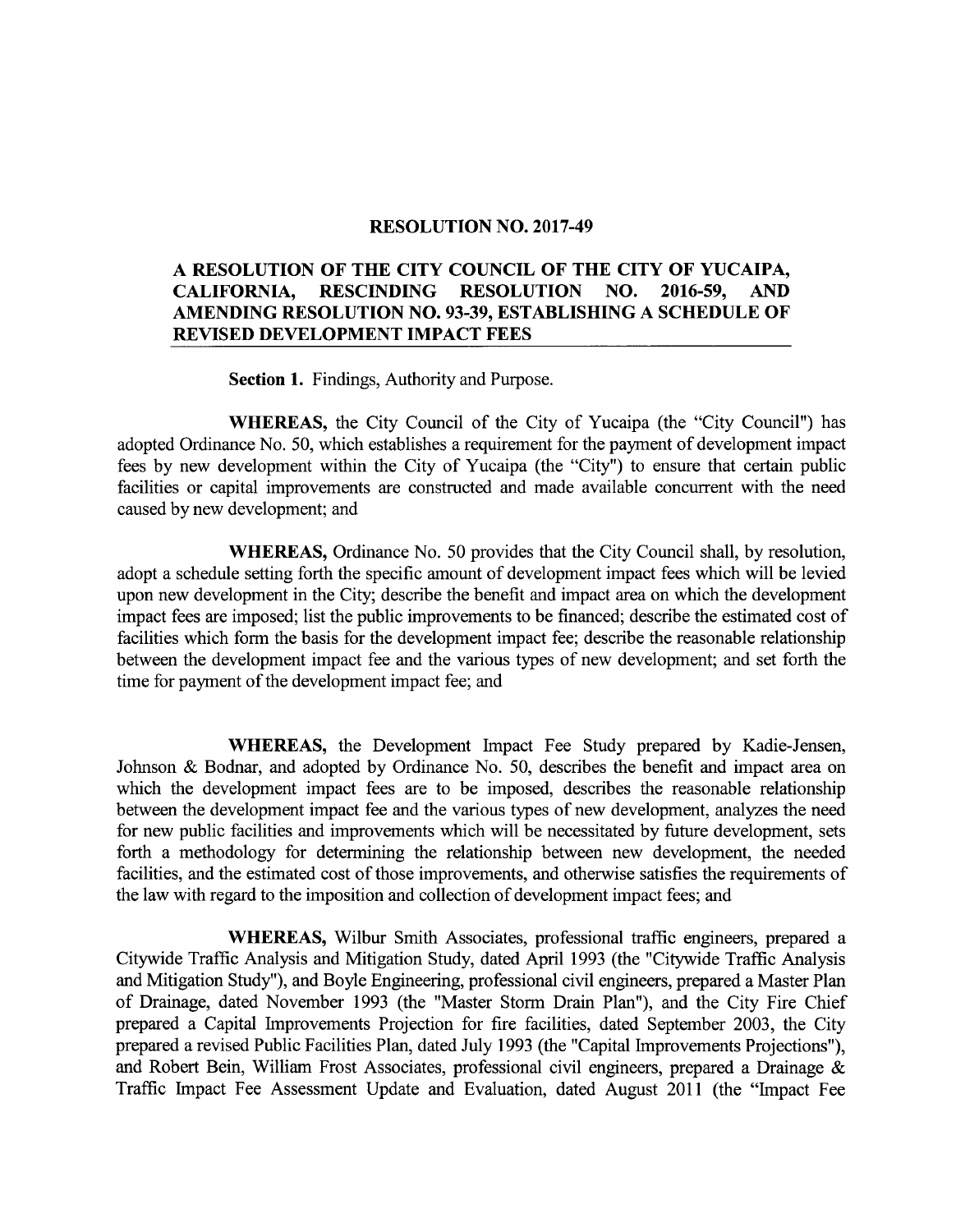### Resolution No. 2017-49 Page 2

Assessment Update"), which revise and update specific public improvements to be financed through the imposition and collection of the development impact fee and the cost of providing those improvements; and

WHEREAS, all such tables which incorporate the revised facilities plans according to the methodology established by Ordinance No. 50 are attached hereto as Exhibit "A" and incorporated fully herein by reference; and

WHEREAS, the facilities and improvement costs analysis of the Citywide Traffic Analysis and Mitigation Study, the Master Storm Drain Plan, the Capital Improvements Projections, and the Impact Fee Assessment Update, taken together with the methodology established by Ordinance No. 50, demonstrate the specific costs associated with providing adequate public facilities commensurate with projected levels of new development; and

WHEREAS, except for projects involving developer reimbursements or credits, the City will determine and provide for sources of additional funds that are attributed to existing residents prior to the construction of any facility for which existing residents have been allocated a share of the cost; and such sources of funding may include, but not be limited to, contributions from the City, grants, bonds, and assessment districts or other special tax levies; and

WHEREAS, this City Council desires to assess <sup>a</sup> proportionate share of the costs for recreational facilities to all new residential developments in order to ensure that all property owners contribute equally towards the mitigation of their impacts by the imposition of an equivalent fee on projects; and

WHEREAS, the Community Services Department of the City of Yucaipa prepared a Capital Improvements Projection, dated October 2005, which demonstrates the specific costs associated with providing adequate recreational facilities commensurate with the projected levels of new development; and

WHEREAS, the City of Yucaipa adopted an update to the Parks and Recreation Master Plan dated October 2016, which demonstrates the recreational facilities commensurate with the projected levels of new development; and

WHEREAS, WLC/Griffin Structures, Inc. prepared <sup>a</sup> Final Report: Yucaipa Police and Public Library Needs Assessment and Conceptual Site Analysis, dated May 2010, which demonstrates the specific costs associated with providing adequate police administrative facilities and library facilities commensurate with the projected levels of new development; and

WHEREAS, the City Council adopted the 2016 General Plan Update in April 2016;

and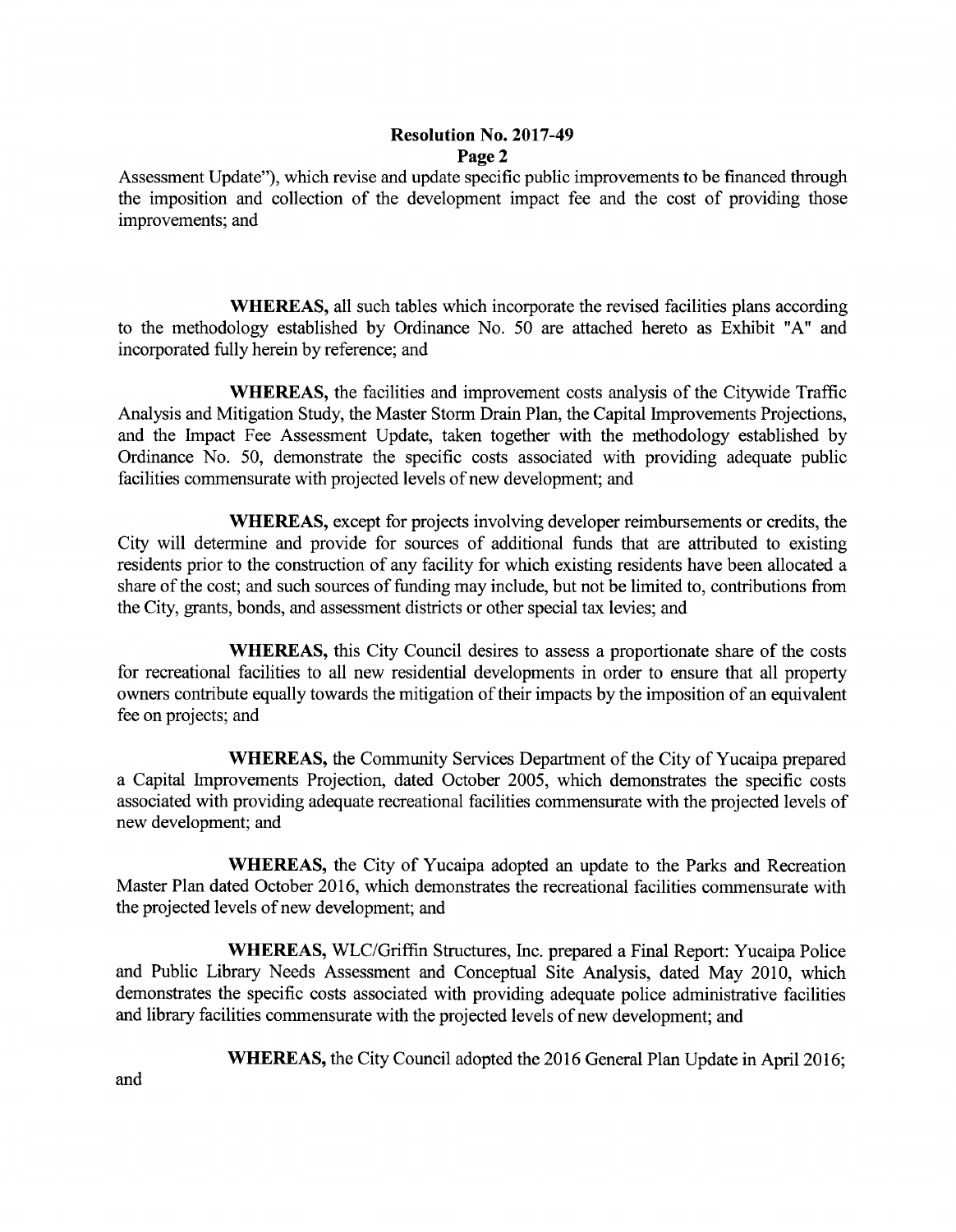### Resolution No. 2017-49 Page 3

WHEREAS, Ordinance No. 50 provides that the amount of each fee may be revised periodically by resolution of the City Council; and

WHEREAS, the City Council desires to rescind Resolution No. 2016-59 and adopt the updated schedule of Development Impact Fees; and

WHEREAS, the "Engineering News Record" Construction Cost Index for the Los Angeles region indicates that construction costs have increased 7.2% since the adoption of the current development impact fees; and

WHEREAS, the development impact fees currently in place must be increased to provide for the construction cost increases identified above; and

WHEREAS, there are additional sources of designated or grant funds presently pending for Traffic Facilities Fee improvements, and because it is not possible to determine the total amount of these funds that are likely to be received by the City each year, or over the course of the General Plan build-out, the adjustment that is made for designated or grant funding shall be evaluated each year to determine if it should be increased or decreased based on changes in expected allocations for the future.

### NOW, THEREFORE, THE CITY COUNCIL OF THE CITY OF YUCAIPA DOES HEREBY RESOLVE, DETERMINE, AND ORDER AS FOLLOWS:

Section 1. Resolution No. 2016-59 is hereby rescinded.

Section 2. Section 4 of Resolution No. 93-39 is hereby amended to read as follows: Traffic Facilities Fees (TFF) for residential, commercial and industrial development are hereby determined to be:

- 1) \$ 8, 641. 78 per dwelling unit for residential development; and
- 2) \$ 6,049.25 per Small dwelling unit; and
- 3) \$ 13, 997. 11 per acre for commercial development; and
- 4) \$ 13, 981. 17 per acre for industrial development.

Section 3. Section 5 of Resolution No. 93-39 is hereby amended to read as follows: Drainage Facilities Fees ( DFF) for residential, commercial and industrial development are hereby determined to be:

1) \$ 12, 865.26 per acre for residential development ( estimated to be 2, 953. 46 per dwelling unit for a 10,000 square foot lot); and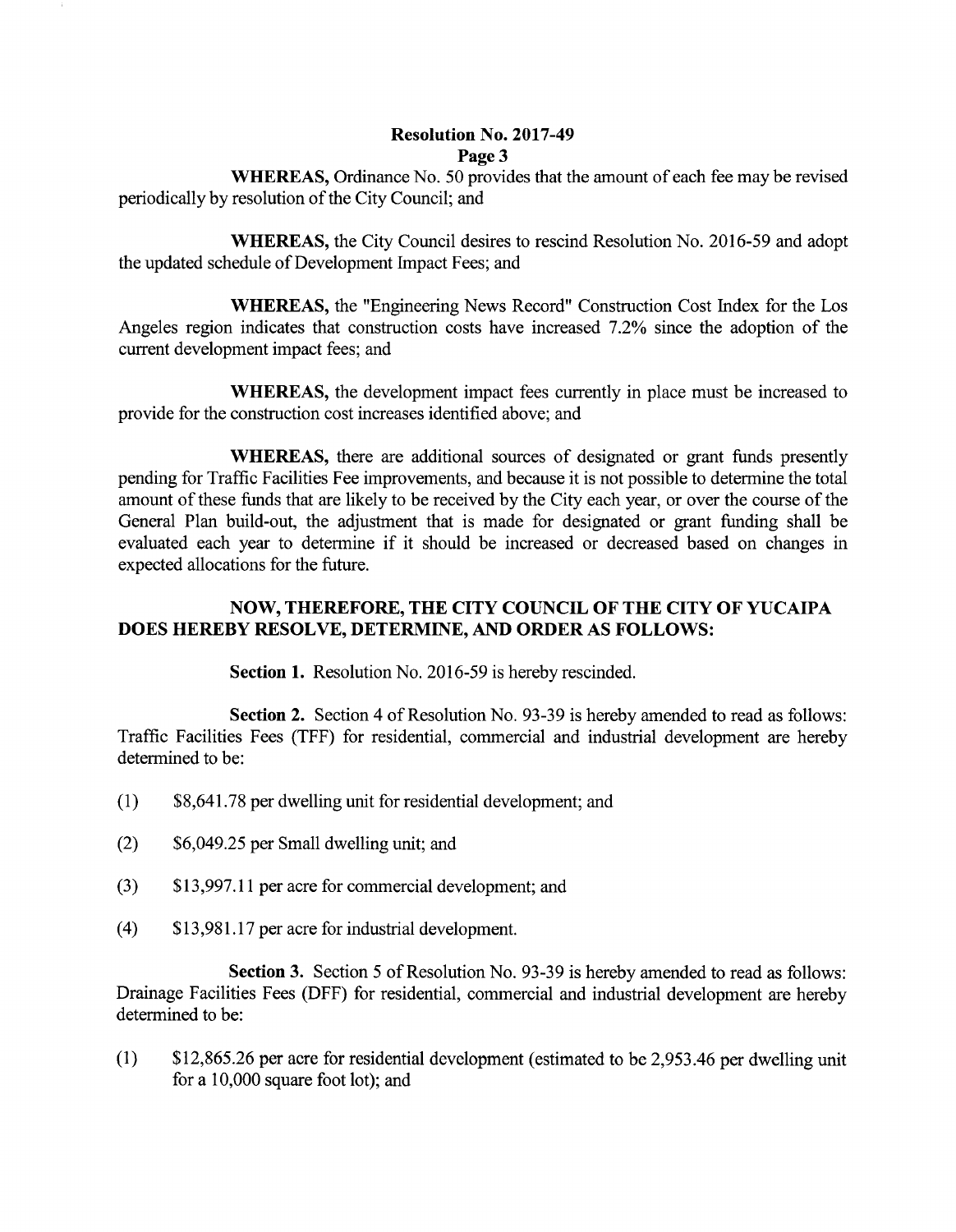### Resolution No. 2017-49

### Page 4

- 2) \$ 12, 865. 26 per acre for commercial development; and
- 3) \$ 12, 865.26 per acre for industrial development.

Section 4. Section 7 of Resolution No. 93-39 is hereby amended to read as follows: Public Facilities Fees (PFF) for residential, commercial and industrial development are hereby determined to be:

- 1) \$ 2, 007.55 per dwelling unit for residential development; and
- 2) \$ 1, 405.29 per Small dwelling unit; and
- 3) \$ 10,840.75 per acre for commercial development; and
- 4) \$ 10,840.75 per acre for industrial development.

Section 5. Section 7 of Resolution No. 93-39 is hereby amended to read as follows: Fire Facilities Fees (FFF) for residential, commercial and industrial development are hereby determined to be:

- 1) \$ 837.27 per dwelling unit for residential development; and
- (2) \$0.4874 per square foot of building area for commercial and industrial developments.

Section 6. Section 8 of Resolution No. 93-39 is hereby amended to read as follows: the Park Facilities Fee (PKF) for residential development that is not subject to the provisions of Ordinance No. 33 is hereby determined to be:

- 1) \$ 2, 346.62 per dwelling unit for residential development; and
- 2) \$ 1, 642.64 per Small dwelling unit.

Section 7. The fees specified in this resolution shall be used solely for those facilities and improvements necessitated by new development or otherwise as required or authorized by law, and shall become effective sixty (60) days after the effective date of the adoption of this resolution.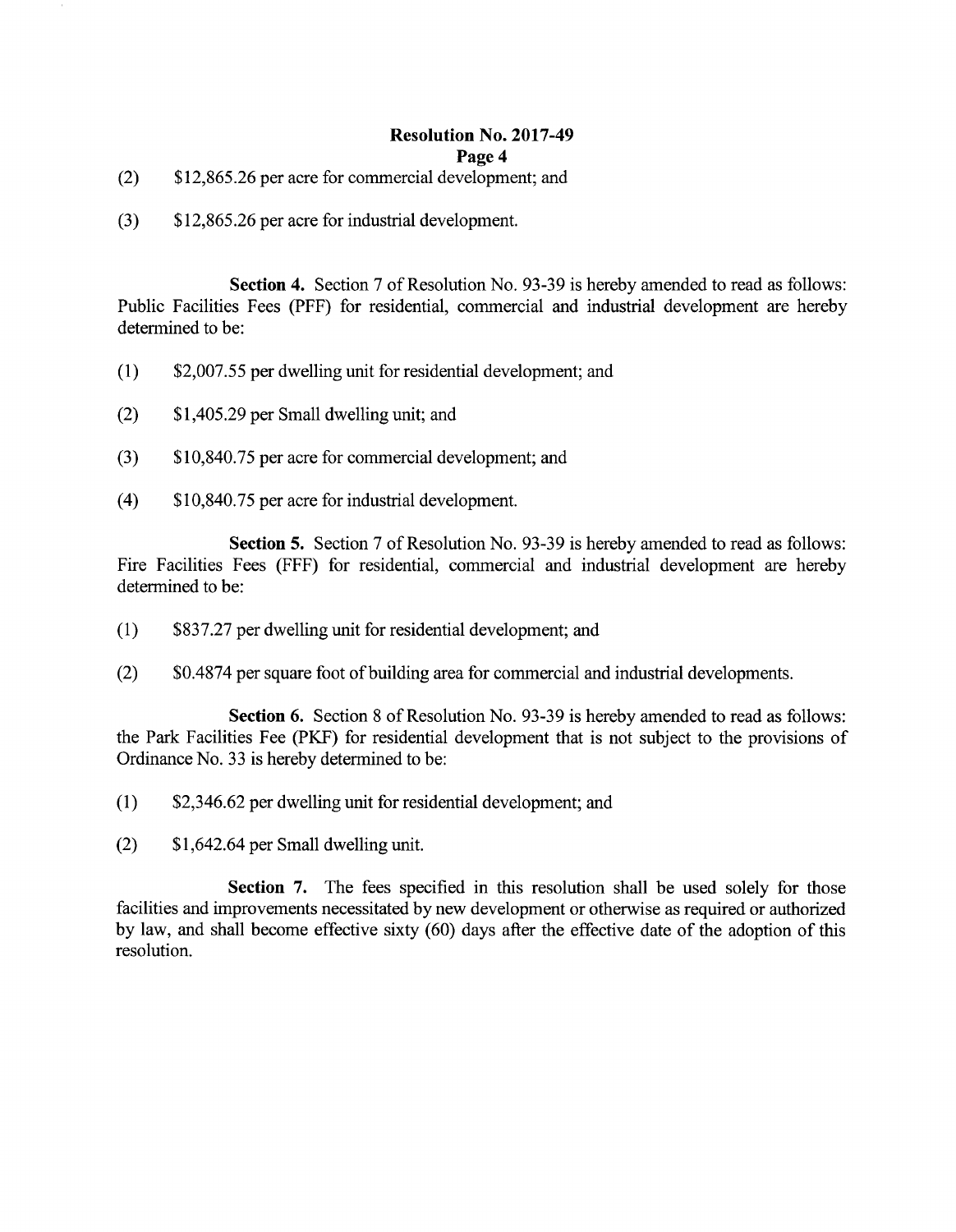Resolution No. 2017-49 Page 5 PASSED, APPROVED and ADOPTED on December 8, 2017.

Did Riciell

Dick Riddell, Mayor

ATTEST: ATTEST: Jennifer Shankland, City Clerk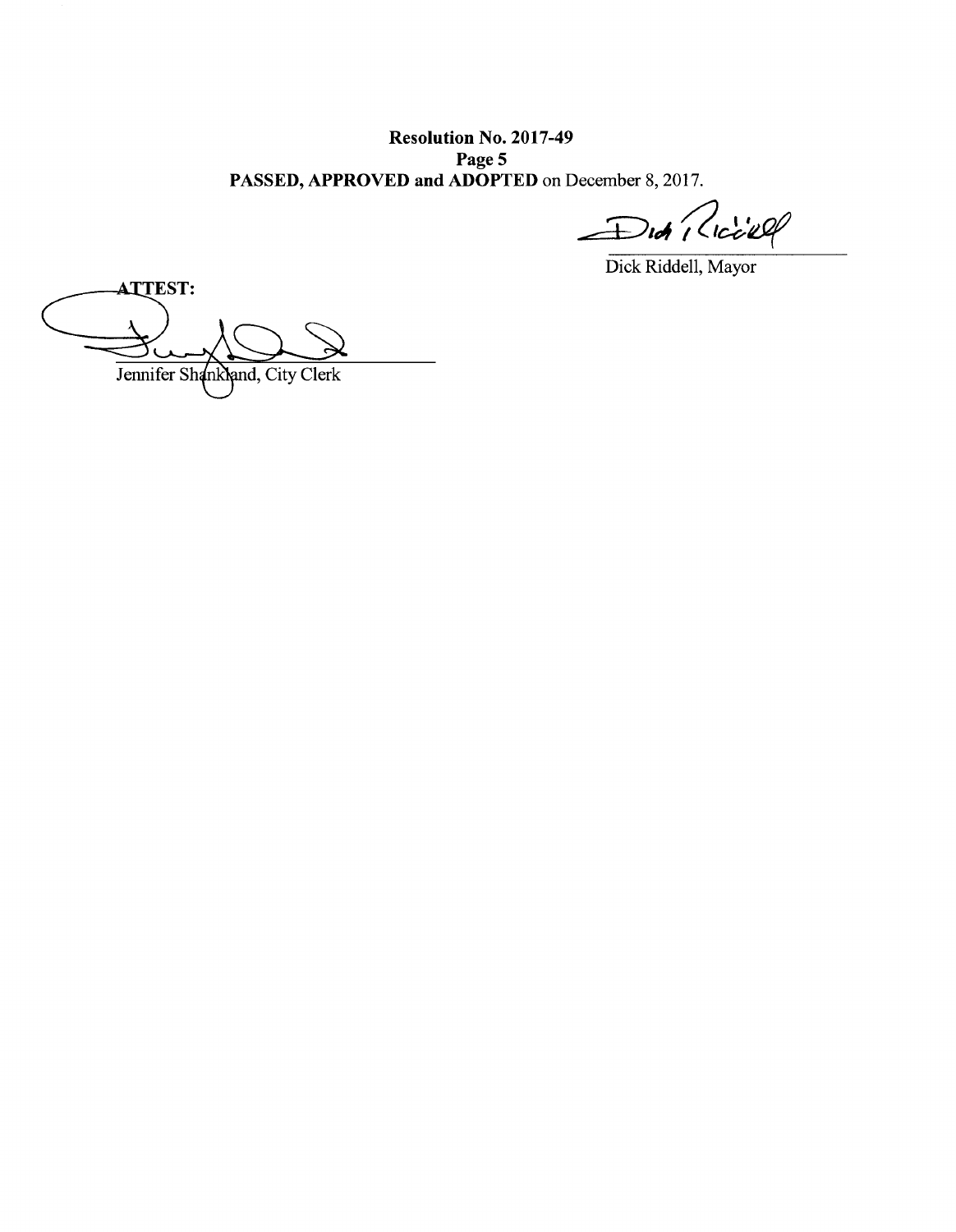### EXHIBIT "A" **RESOLUTION NO. 2017-49**

## SCHEDULE OF DEVELOPMENT IMPACT FEES EFFECTIVE 1/11/18

# SOMARY DISTRIBUTION OF COOL: FXIXITING AND FCITION OF COOLS

|                                                          |                                 |                                      |                                     | SUMMMARY DISTRIBUTION OF COST: EXISTING AND FOTONS BUTTY |                                  |                           |                                                      |
|----------------------------------------------------------|---------------------------------|--------------------------------------|-------------------------------------|----------------------------------------------------------|----------------------------------|---------------------------|------------------------------------------------------|
| DISTRIBUTION OF COST                                     |                                 | <b>FACILITIES</b><br>DRAINAGE        | <b>FACILITIES</b><br><b>TRAFFIC</b> | <b>FACILITIES</b><br>PUBLIC                              | <b>FACILITIES</b><br>FIRE        | <b>FACILITIES</b><br>PARK | <b>CHARGES</b><br>TOTAL                              |
| EXISTING DEVELOPMENT                                     |                                 | 201,505,732                          | 122,432,848                         | 29,801,240                                               | 3,957,189                        | 2,182,038                 | 359,879,046                                          |
| <b>FUTURE DEVELOPMENT</b>                                |                                 | 51,965,350                           | 78,126,035                          | 20,349,408                                               | 9,711,099                        | 20,112,884                | 180,264,777                                          |
| TOTAL<br>  <br>  <br>                                    |                                 | ╝╝╝╝╝╝┙╝┙┙┇┇┇┪<br>253,471,082        | 200,558,883                         | 50,150,647                                               | 13,668,288                       | 22,294,922                | ┙┙┖╸┖╸┖╸┖╸╘╶╶╶╶╶╶╶╶╶╶╶╶╶╶╶╶╶╶╶╶╶╶╶╶╶╶<br>540,143,823 |
|                                                          |                                 |                                      | SUMMARY OF IMPACT FEES BY SERV      | CHARGES PER DWELLING UNIT OR ACRE BY SERVICE             | ICE PROVISION                    |                           |                                                      |
| LAND USE<br>PROPOSED<br><b>ACREAGE</b><br>$\frac{2}{11}$ | <b>UNITS</b><br><b>DWELLING</b> | <b>DRAINAGE</b><br><b>FACILITIES</b> | <b>FACILITIES</b><br><b>TRAFFIC</b> | PUBLIC<br><b>FACILITIES</b>                              | <b>FACILITIES</b><br><b>FIRE</b> | PARK<br><b>FACILITIES</b> | <b>CHARGES</b><br>TOTAL                              |
| <b>RESIDENTIAL</b><br>3,749                              | Eqv DU 8,571<br>9,038           | PER DU*<br>2,953.46                  | PER DU<br>8,641.78                  | PER DU<br>2,007.55                                       | 837.72<br>PER DU                 | PER DU<br>2,346.62        | PER DU*<br>16,787.12                                 |
| <b>COMMERCIAL</b><br>Z62                                 |                                 | PER AC<br>12,865.26                  | PER AC<br>13,997.11                 | PER AC<br>10,840.75                                      | 0.4874<br>PER SQ. FT.**          | $\dot{\varphi}$           | PER AC<br>45,084.30                                  |
| <b>INDUSTRIAL</b><br>$\overline{\text{38}}$              |                                 | PER AC<br>12,865.26                  | PER AC<br>13,981.17                 | 10,840.75<br>PER AC                                      | 0.4874<br>PER SQ. FT.**          | Ģ                         | 45,068.35<br>PER <sub>AC</sub>                       |
|                                                          |                                 |                                      |                                     |                                                          |                                  |                           |                                                      |

\*NOTE: TYPICAL TOTAL ESTIMATED CHARGES PER DWELLING UNIT ARE BASED, FOR DRAINAGE, UPON A 10,000 SQ. FT. LOT SIZE.<br>\*\*COMMERCIAL/INDUSTRIAL TOTAL CHARGES PER ACRE ARE BASED, FOR FIRE, UPON A 15,144 SQ. FT. BUILDING.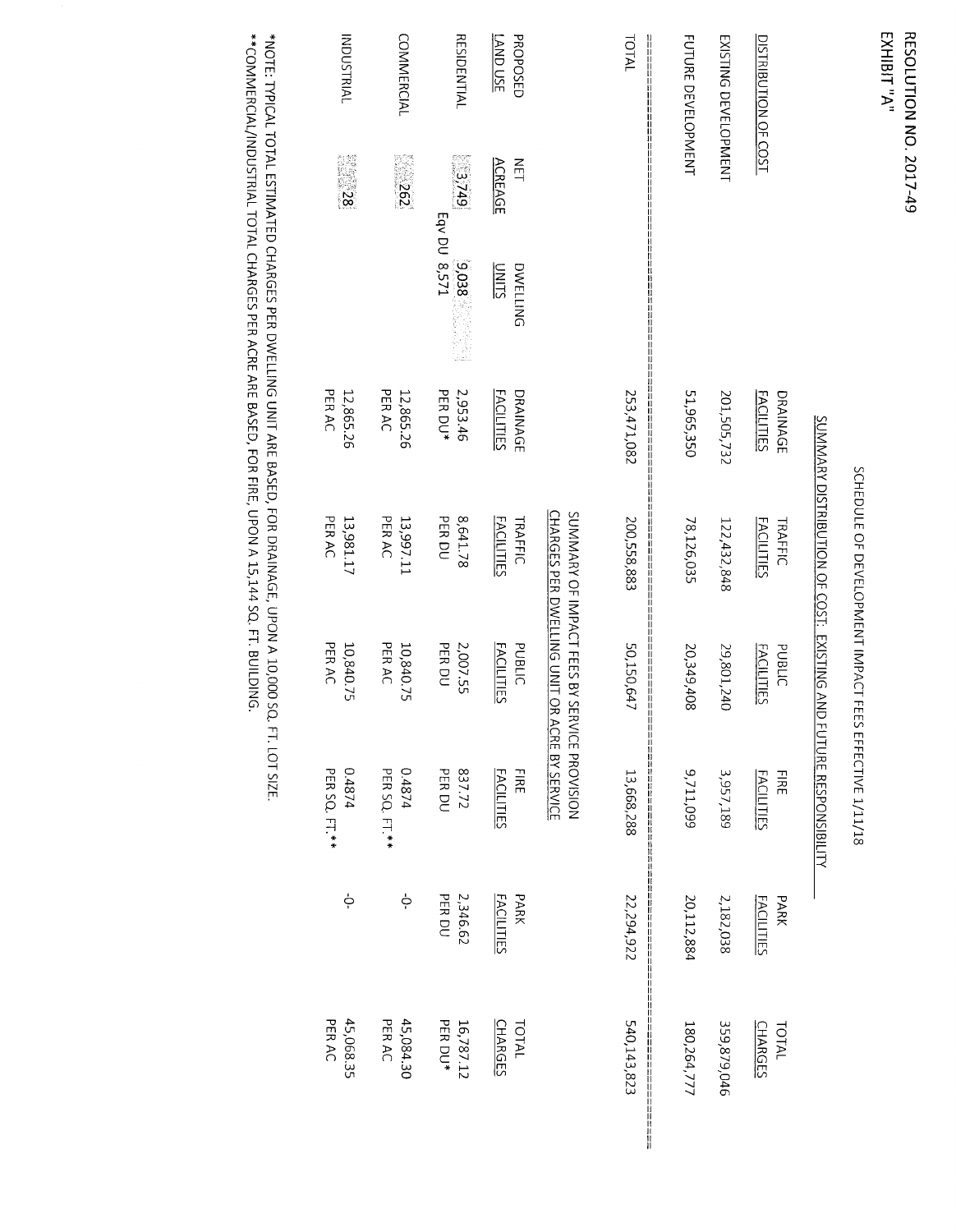$\frac{1}{2}$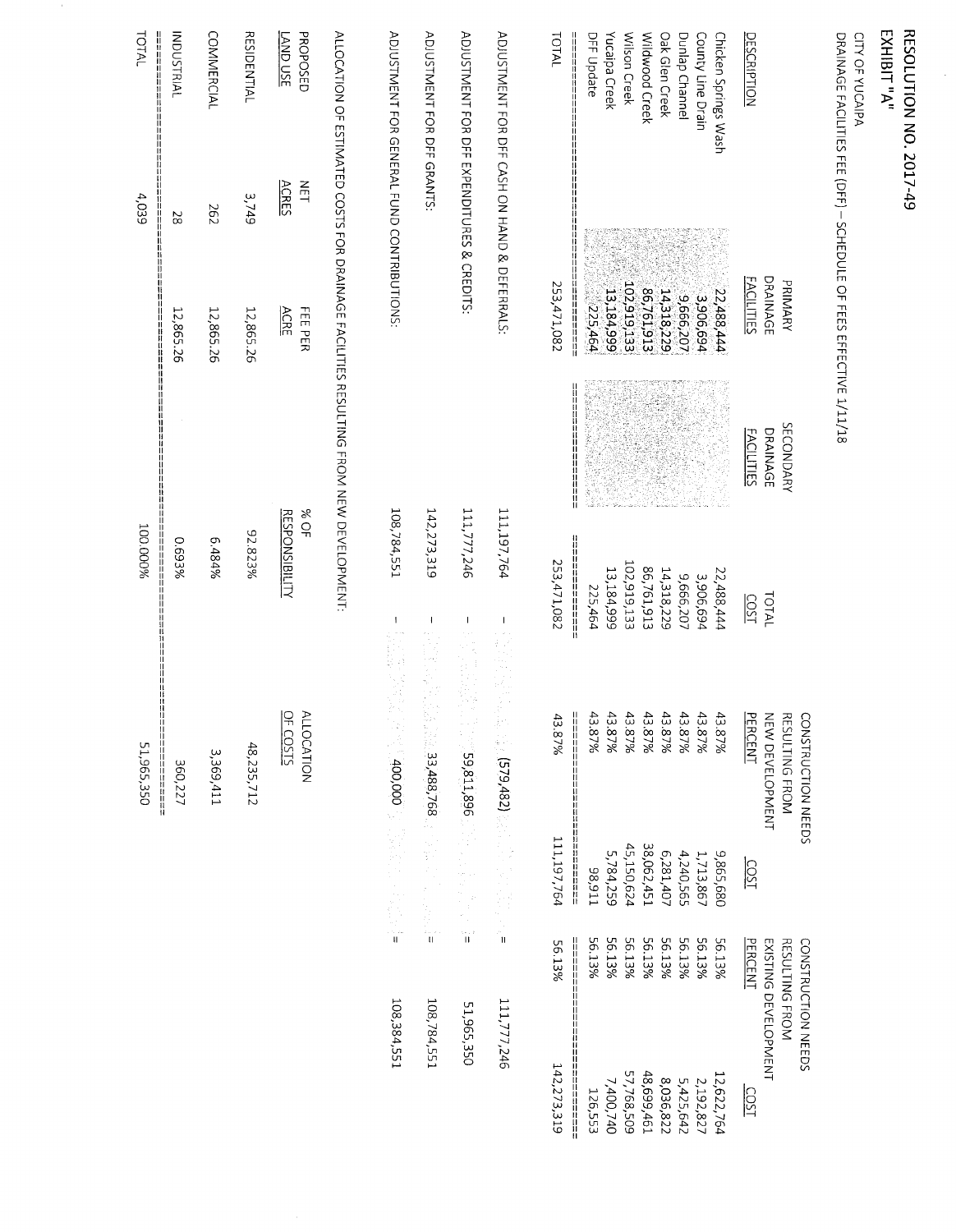|                                                         |                        |                              |                               |                      |                                         |                       |                                                                                      |                      |                                                           | NOTE: 5.4 EDU'S PER 1 ACRE OF COMMERCIAL OR INDUSTRIAL. |
|---------------------------------------------------------|------------------------|------------------------------|-------------------------------|----------------------|-----------------------------------------|-----------------------|--------------------------------------------------------------------------------------|----------------------|-----------------------------------------------------------|---------------------------------------------------------|
|                                                         |                        | 计目标                          | ii<br>Iil<br>78,126,035       | 100.00%              | 50,405                                  |                       | ii<br>Ii                                                                             | 10,136               | 4,039                                                     | TOTAL<br>  <br> <br> <br> <br>                          |
| <br> <br> <br> <br> <br> <br> <br> <br>13,981.17<br>ij. |                        | 864.18                       | 391,473                       | 96050                | 453                                     | Ο.3                   | 5                                                                                    | 151                  | 28                                                        | <b>INDUSTRIAL</b>                                       |
| 13,997.11                                               |                        | 864.18                       | 3,665,844                     | 4.69%                | 4,242                                   | C.3                   | $\overline{C}$                                                                       | 1,414                | 29Z                                                       | <b>COMMERCIAL</b>                                       |
|                                                         | 8,641.78               | 864.18                       | 74,068,718                    | 94.81%               | 85,710                                  | $\overline{C}$        | 5                                                                                    | 12571                | 3,749                                                     | <b>RESIDENTIAL</b>                                      |
| <b>ACRE</b><br>FEE PER                                  | <b>UNLT</b><br>FEE PER | PER TRIP<br>LSO <sub>2</sub> | OF COSTS<br><b>ALLOCATION</b> | SIBILTY<br>% RESPON- | <b>GENERATION</b><br>콜                  | <b>FACTOR</b><br>ADI. | PER EDU<br>TRIPS                                                                     | <u>CTIVU</u><br>EQV. | $\overline{H}$<br><b>ACRES</b>                            | $\frac{1}{250}$ $\frac{1}{25}$                          |
|                                                         |                        |                              |                               |                      |                                         |                       | ALLOCATION OF ESTIMATED COSTS FOR TRAFFIC FACILITIES RESULTING FROM NEW DEVELOPMENT: |                      |                                                           |                                                         |
|                                                         |                        | 78,126,035                   | $\mathbf{H}$                  | 51,191,816           | 129,317,851<br>$\mathbf{I}$             |                       |                                                                                      |                      |                                                           | ADJUSTMENT FOR TFF GRANTS:                              |
|                                                         |                        | 129,317,851                  | П                             | 66,807,225           | 196,125,076                             |                       |                                                                                      |                      |                                                           | ADJUSTMENT FOR TFF EXPENDITURES & CREDITS:              |
|                                                         |                        | 196,125,076                  | Ш                             | 4,433,807            | 200,558,883<br>$\overline{\phantom{a}}$ |                       |                                                                                      |                      |                                                           | ADJUSTMENT FOR TFF CASH ON HAND & DEFERRALS:            |
|                                                         | O                      | 0.00%                        | 200,558,883                   | 100.00%              | 200,558,883                             |                       |                                                                                      |                      |                                                           | TOTAL                                                   |
|                                                         |                        |                              | ┋                             |                      |                                         |                       |                                                                                      |                      | College Village Collector Yucaipa Blvd. to Sand Canyon Rd |                                                         |
|                                                         | 0<br>○                 | 96000<br>9600.0              | 7,086,652<br>123,911          | 100.00%<br>100.00%   | 7,086,652<br>833,911                    |                       |                                                                                      |                      | 14th St. Yucaipa Blvd. to Oak Glen Rd.                    |                                                         |
|                                                         | 0                      | 0.00%                        | 10,315,341                    | 100.00%              | 10,315,341                              |                       |                                                                                      |                      | 5th St. Oak Glen Rd. to County Line Rd                    |                                                         |
|                                                         | $\circ$                | 0.00%                        | 4,210,536                     | <b>700.00%</b>       | 4,210,536                               |                       |                                                                                      |                      | Calimesa Blvd. Oak Glen Rd. to County Line Rd             |                                                         |
|                                                         | $\circ$                | 0.00%                        | 3,962,796                     | 100.00%              | 3,962,796                               |                       |                                                                                      |                      | California St. Yucaipa Blvd. to County Line Rd.           |                                                         |
|                                                         | $\circ$                | 0.00%                        | 14,997,830                    | <b>100.00%</b>       | 14,997,830                              |                       |                                                                                      |                      | Bryant St. City Limits to County Line Rd                  |                                                         |
|                                                         | $\circ$                | 0.00%                        | 23,401,657                    | 100.00%              | 23,401,657                              |                       |                                                                                      |                      |                                                           | Avenue E 14th St. to Bryant St.<br>Oak Hills Parkway    |
|                                                         | $\circ \circ \circ$    | 0.00%<br>9600'0              | 10,006,170<br>9,523,870       | 700.00%<br>700.00%   | 10,006,170<br>9,523,870                 |                       |                                                                                      |                      | Wildwood Canyon Rd. Colorado St. to Mesa Grande Dr.       |                                                         |
|                                                         |                        | 9600.0                       | 2,778,511                     | 100.00%              | 2,778,511                               |                       |                                                                                      |                      | Wildwood Canyon Rd. Calimesa Blvd. to Colorado St.        |                                                         |
|                                                         | $\circ$                | 0.00%                        | 26,104,862                    | 100.00%              | 26,104,862                              |                       |                                                                                      |                      | Wildwood Canyon Rd. Outer Hwy 10 to Calimesa Blvd.        |                                                         |
|                                                         | $\circ$                | 9600°C                       | 18,921,556                    | 100.00%              | 18,921,556                              |                       |                                                                                      |                      | Oak Glen Rd. Colorado St. to Casa Blanca Ave              |                                                         |
|                                                         | $\circ$                | 9600°C                       | 21,334,552                    | 100.00%              | 21,334,552                              |                       |                                                                                      |                      | Oak Glen Rd. Outer Hwy 10 to Colorado St.                 |                                                         |
|                                                         | $\circ$                | 9600.0                       | 2,428,441                     | 100.00%              | 2,428,441                               |                       |                                                                                      |                      | County Line Rd. Calimesa Blvd. to Bryant St.              |                                                         |
|                                                         | $\circ$                | 0.00%                        | 969'E95                       | 100.00%              | 563,696                                 |                       |                                                                                      |                      | County Line Rd. 1-10 WB On-Ramp to Calimesa Blvd.         |                                                         |
|                                                         | $\circ$                | 0.00%                        | 248,947                       | 100.00%              | 248,947                                 |                       |                                                                                      |                      |                                                           | Yucaipa Blvd. 2nd St. to Bryant St.                     |
|                                                         | $\circ$                | 0.00%                        | 2,207,988                     | 100.00%              | 2,207,988                               |                       |                                                                                      |                      |                                                           | Yucaipa Blvd. 5th St. to 2nd St.                        |
|                                                         | $\circ$                | 9600°0                       | 41,631,567                    | 100.00%              | 41,631,567                              |                       |                                                                                      |                      | Yucaipa Blvd. Freeway Entrance to 5th St.                 |                                                         |
|                                                         | COST                   | PERCENT                      | COST                          | PERCENT              | COST                                    |                       |                                                                                      |                      |                                                           | <b>DESCRIPTION</b>                                      |
|                                                         | EXISTING DEVELOPMENT   |                              |                               | NEW DEVELOPME<br>즠   | <b>ESTIMATED</b>                        |                       |                                                                                      |                      |                                                           |                                                         |
|                                                         | RESULTING FROM         |                              |                               | RESULTING FROM       |                                         |                       |                                                                                      |                      |                                                           |                                                         |
|                                                         | CONSTRUCTION NEEDS     |                              | <b>EEDS</b>                   | CONSTRUCTION N       |                                         |                       | TRAFFIC FACILITIES FEE (TFF) - SCHEDULE OF FEES EFFECTIVE 1/11/18                    |                      |                                                           |                                                         |
|                                                         |                        |                              |                               |                      |                                         |                       |                                                                                      |                      |                                                           | EXHIBIT"A"<br>CITY OF YUCAIPA                           |
|                                                         |                        |                              |                               |                      |                                         |                       |                                                                                      |                      |                                                           | <b>RESOLUTION NO. 2017-49</b>                           |

 $\,$   $\,$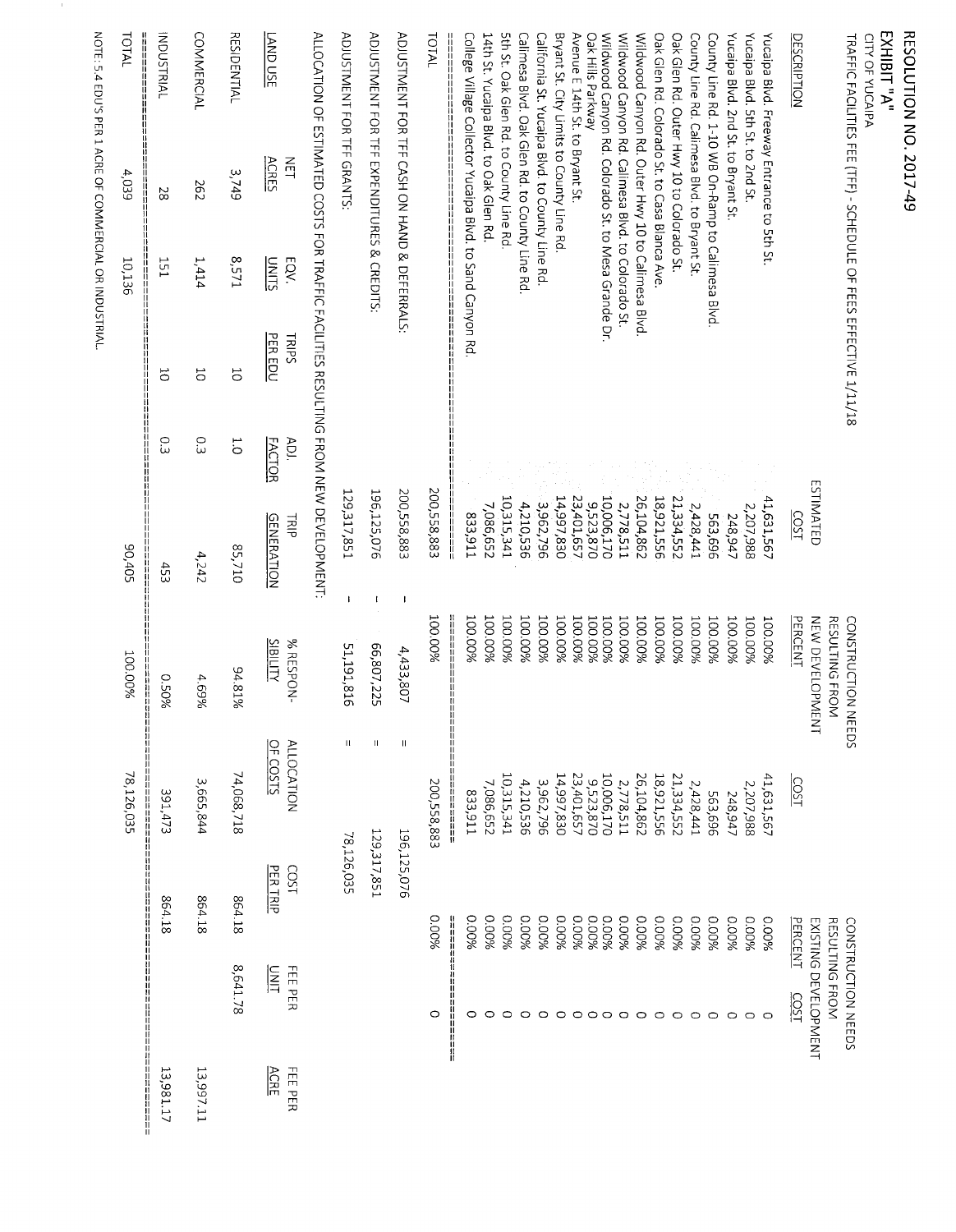## RESOLUTION NO. 2017-49<br>EXHIBIT "A"

CITY OF YUCAIPA<br>PUBLIC FACILITIES FEE (PFF) – SCHEDULE OF FEES EFFECTIVE 1/11/18

|                                               |                                                                                     | CONSTRUCTION NEEDS                                  |                                                     | CONSTRUCTION NEEDS            |                                     |                  |
|-----------------------------------------------|-------------------------------------------------------------------------------------|-----------------------------------------------------|-----------------------------------------------------|-------------------------------|-------------------------------------|------------------|
| <b>DESCRIPTION</b>                            | TOTAL<br>COST                                                                       | PERCENT<br>NEW DEVELOPMENT<br><b>RESULTING FROM</b> | COST                                                | PERCENT<br>RESULTING FROM     | EXISTING DEVELOPMENT<br><b>COST</b> |                  |
| CIVIC CENTER                                  | 8,399,106                                                                           | 100.00%                                             | 8,399,106                                           | 0.00%                         | $\circ$                             |                  |
| MAINTENANCE YARD                              | 2,290,588                                                                           | 100.00%                                             | 2,290,588                                           | 9,00%                         | $\circ$                             |                  |
| SWIMMING POOL                                 | 2,544,240                                                                           | 100.00%                                             | 2,544,240                                           | %00°0                         | $\circ$                             |                  |
| POLICE STATION                                | 10,746,125                                                                          | 41.13%                                              | 4,419,881                                           | 8.8.7%                        | 6,326,244                           |                  |
| LIBRARY/ED CENTER                             | 11,146,606                                                                          | 52.67%                                              | 5,870,917                                           | 47.33%                        | 5,275,688                           |                  |
| PERFORMING ARTS CENTER                        | 15,023,983                                                                          | 56.46%                                              | 8,482,541                                           | 43.54%                        | 5,541,442                           |                  |
| TOTAL                                         | 50,150,647                                                                          |                                                     | 32,007,273                                          |                               | 18,143,374                          |                  |
| ADJUSTMENT FOR PFF CASH ON HAND & DEFERRALS:  |                                                                                     | 32,007,273                                          | $\pmb{\mathsf{l}}$<br>5,567,427                     | $\mathbf{H}$                  | 37,574,700                          |                  |
| ADJUSTMENT FOR PFF EXPENDITURES & CREDITS:    |                                                                                     | 37,574,700                                          | $\begin{array}{c} \hline \end{array}$<br>16,675,292 | $\pmb{\text{II}}$             | 20,899,408                          |                  |
| ADJUSTMENT FOR PFF GRANTS:                    |                                                                                     | 20,899,408                                          | $\overline{1}$<br><b>550,000</b>                    | $\boldsymbol{\mathsf{H}}$     | 20,349,408                          |                  |
|                                               | ALLOCATION OF ESTIMATED COSTS FOR PUBLIC FACILITIES RESULTING FROM NEW DEVELOPMENT: |                                                     |                                                     |                               |                                     |                  |
| PROPOSED<br>LAND USE<br>$\Xi$<br><b>ACRES</b> | <b>UNITS</b><br><b>DWELLING</b>                                                     | <b>DWELLING</b><br>EQUIVALENT<br><u>UNITS</u>       | 30%<br><b>RESPONSIBILITY</b>                        | <b>ALLOCATION</b><br>OF COSTS | LSO <sub>2</sub><br>PER DU          | PER ACRE<br>COST |
| <b>RESIDENTIAL</b>                            | 3,749<br>9,038                                                                      | 8,571                                               | 84.56%                                              | 17,206,675                    | 2,007.55                            |                  |
| <b>COMMERCIAL</b>                             | 262                                                                                 | 1,414                                               | 13.95%                                              | 2,839,192                     |                                     | 10,840.75        |
| <b>IAIRTSUQNI</b>                             | 28                                                                                  | 151                                                 | 1.49%                                               | 303,541                       |                                     | 10,840.75        |
| TOTAL<br>===========                          | 4,039<br>9,038                                                                      | 10,136                                              | 100.00%                                             | 20,349,408                    |                                     |                  |

NOTE: 5.4 EDU'S PER 1 ACRE OF COMMERCIAL OR INDUSTRIAL.

 $\mathcal{A}$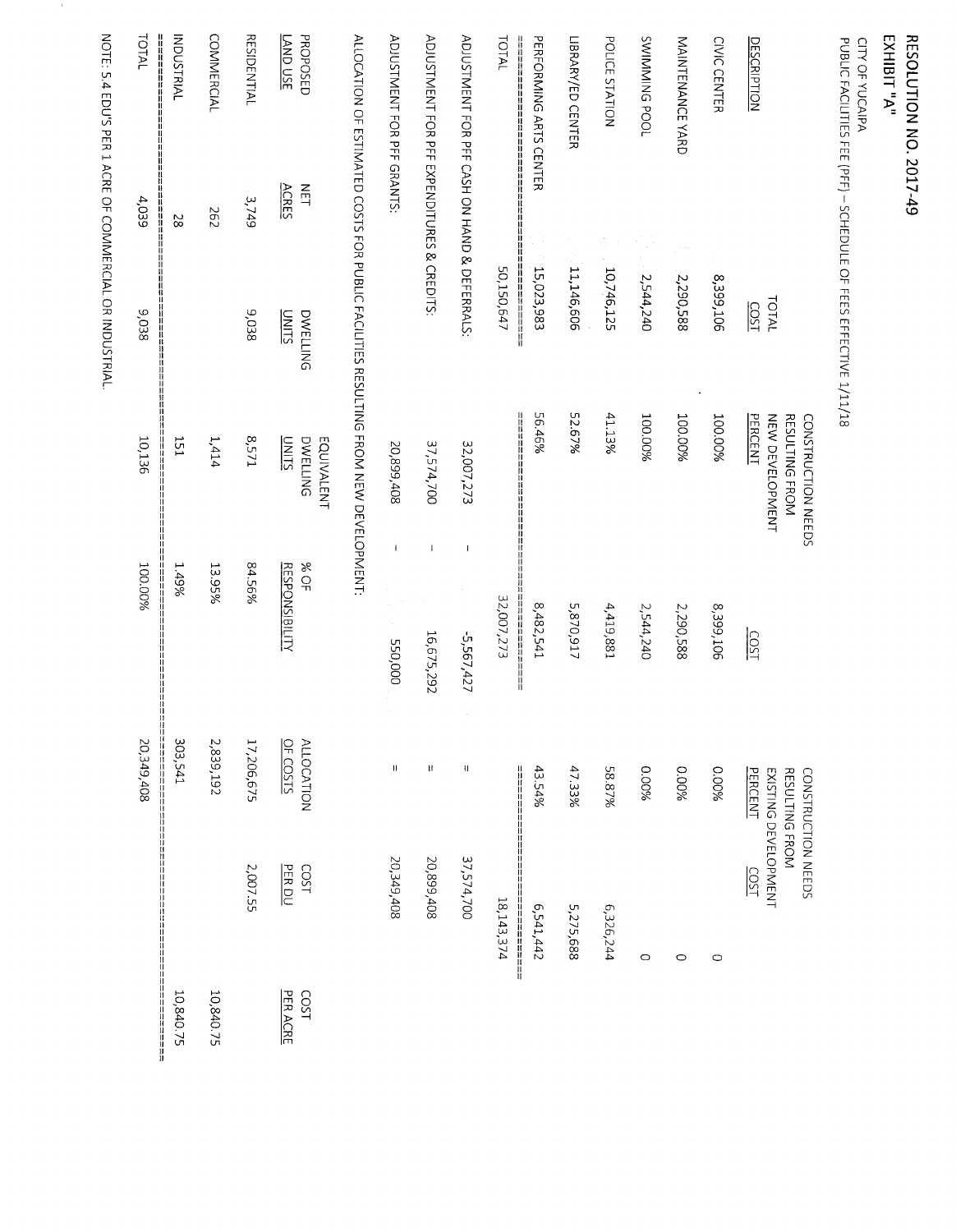### RESOLUTION NO. 2017-49<br>EXHIBIT "A"

CITY OF YUCAIPA<br>FIRE FACILITIES FEE (FFF) -- SCHEDULE OF FEES EFFECTIVE 1/11/18

|                                            |                 |                 |             |   | CONSTRUCTION NEEDS |                 | CONSTRUCTION NEEDS    |                  |
|--------------------------------------------|-----------------|-----------------|-------------|---|--------------------|-----------------|-----------------------|------------------|
|                                            |                 |                 |             |   | RESULTING FROM     |                 | <b>RESULTING FROM</b> |                  |
|                                            | CURRENT         | <b>FUTURE</b>   | TOTAL       |   | NEW DEVELOPMENT    |                 | EXISTING DEVELOPMENT  |                  |
| <b>DESCRIPTION</b>                         | <b>FACILITY</b> | <b>FACILITY</b> | COST        |   | PERCENT            | $rac{150}{150}$ | PERCENT               | $\frac{150}{25}$ |
| LAND & SITE IMPROVEMENTS                   |                 | 276,183         | 168834      |   | 100.00%            | 468,829         | 0.00%                 |                  |
| FIRE ENGINE & EQUIPMENT (2)                |                 | 1,089,345       | 2,055,063   |   | 100.00%            | 2,055,063       | 0.00%                 |                  |
| <b>FACILITY CONSTRUCTION</b>               |                 | 5,410,735       | OP6'6P8'OTA |   | 100.00%            | 10,349,940      | 0.00%                 |                  |
| CONTINGENCY<br>₩<br>‼<br>‼                 | H               | 677,626         | 25462       |   | 100.00%            | 794,457         |                       |                  |
| TOTAL                                      | 6,214,400       | 7,453,888       | 13,668,288  |   | 100.00%            | 13,668,288      | 0.00%                 |                  |
| ADIOSTMENT FOR HAND HAND AND SOFFERRALS:   |                 | 13,668,288      | 324,369     | Ħ | 13,343,920         |                 |                       |                  |
| ADIOSTMENT FOR FFF EXPENDITURES & CREDITS: |                 | 13,343,920<br>I | 3,632,820   | U | 9,711,099          |                 |                       |                  |
| ADJUSTMENT FOR FFF GRANTS:                 |                 | 9,711,099<br>1  |             | П | 9,711,099          |                 |                       |                  |

ALLOCATION OF ESTIMATED COSTS FOR FIRE FACILITIES RESULTING FROM NEW DEVELOPMENT:

| DESCRIPTION<br><b>RESIDENTIAL</b>        |           | COMMERCIAL/INDUSTRIA<br><b>DESCRIPTION</b> |                                       |
|------------------------------------------|-----------|--------------------------------------------|---------------------------------------|
| DWELLING UNITS                           | 9,038     | <b>ACRES</b>                               |                                       |
| PROJECTED PEOPLE/HOUSEHOLD               | 2.75      | ESTIMATED SQUARE FEET/ACRE                 | 15,144<br>15,144<br>1,390,246         |
| PROJECT FURE POPULATION                  | 24,855    | PROJECTED FUTURE SQUARE FEET               |                                       |
| <b>FACILITIES &amp; EQUIPMENT NEEDEL</b> |           | FACILITIES & EQUIPMENT NEEDED              |                                       |
| PER 9,000 PEOPLE                         | 2.76      | PER 5,625,000 SQ. FT.                      |                                       |
| PERCENTAGE OF TOTAL COST                 | 77.97%    | PERCENTAGE OF TOTAL COST                   |                                       |
| ALLOCATION OF TOTAL COST                 | 7,571,296 | ALLOCATION OF TOTAL COST                   | 0.78<br>22.03%<br>2,139,804<br>0.4874 |
| COST PER DWELLING UNIT                   | 837.72    | COST PER SQUARE FOOT                       |                                       |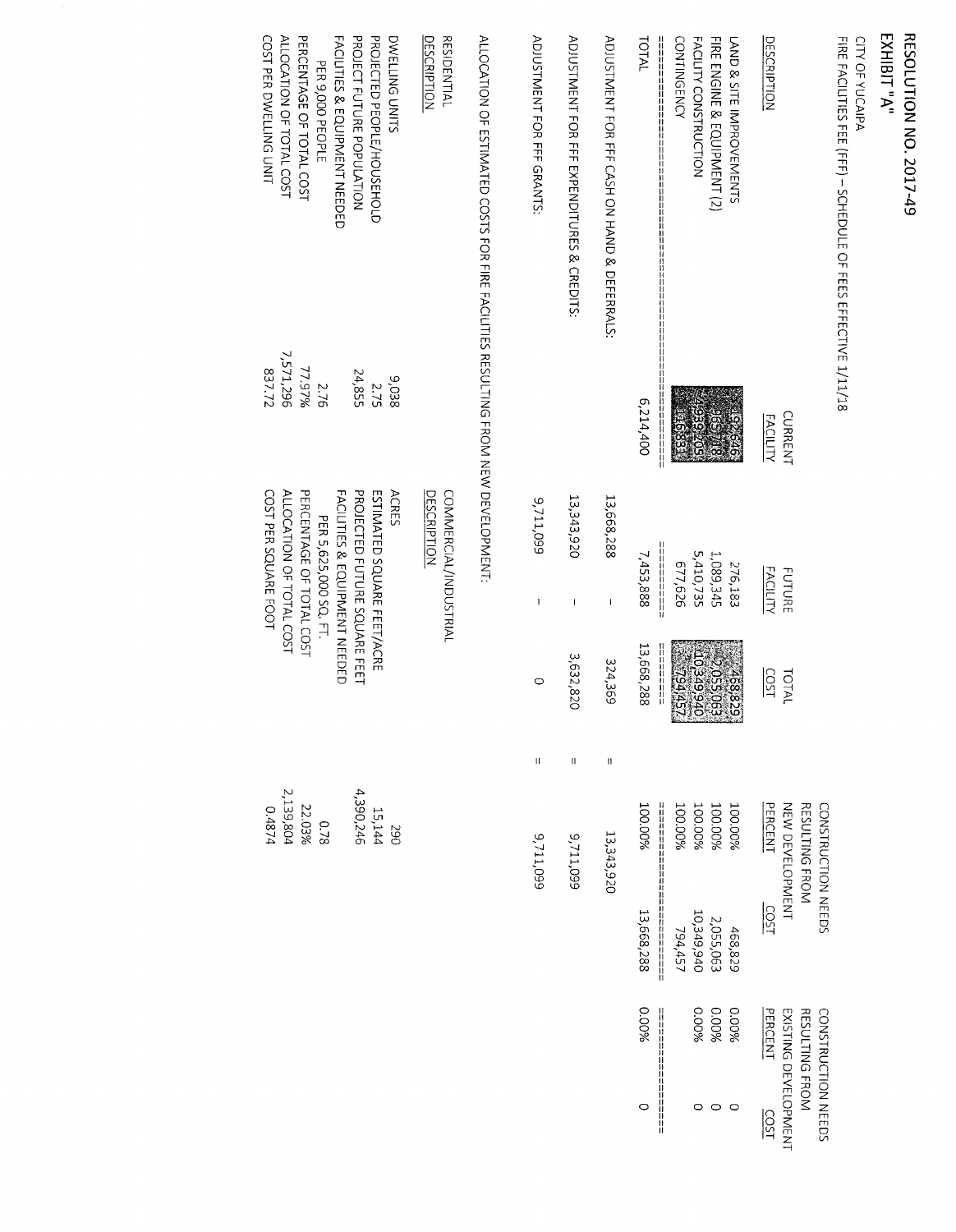| ŗ<br>$\widehat{\Xi}$<br>٢ | ֛<br>׆<br>י<br>ל<br>Ξ |
|---------------------------|-----------------------|
|                           | ć                     |
|                           | <b>TOT</b><br>3       |
|                           |                       |

CITY OF YUCAIPA<br>PARK FACILITIES FEE (PKF) – SCHEDULE OF FEES EFFECTIVE 1/11/18

|                      |                    |                            |                                        |                              | ┙<br>H                          |                                              |                              |
|----------------------|--------------------|----------------------------|----------------------------------------|------------------------------|---------------------------------|----------------------------------------------|------------------------------|
|                      |                    | 2,346.62                   | 20,112,884                             | 100.00%                      | 8,571                           | 3,772                                        | <b>RESIDENTIAL</b>           |
|                      |                    | LSO <sub>2</sub><br>PER DU | OF COSTS<br><b>ALLOCATION</b>          | 30%<br><b>RESPONSIBILITY</b> | Equiv. DWELLING<br><u>UNITS</u> | <b>ACRES</b><br>$\Xi$                        | PROPOSED<br><b>AND USE</b>   |
|                      | 20,112,884         | 550,000<br>$\mathbf{H}$    | 20,662,884                             |                              |                                 | ADJUSTMENT FOR PKF GRANTS:                   |                              |
|                      | 20,662,884         | 845,206<br>$\mathbf{I}$    | 21,508,090<br>$\mathbf{I}$             |                              |                                 | ADIOSTMENT FOR PKF EXPENDITURES & CREDITS:   |                              |
|                      | 21,508,090         | 786,832<br>П               | 22,294,922<br>$\overline{\phantom{a}}$ |                              |                                 | ADJUSTMENT FOR PKF CASH ON HAND & DEFERRALS: |                              |
| o                    | %00°0              | 22,294,922                 | 100.00%                                | 22,294,922                   |                                 |                                              | TOTAL                        |
| H<br>○               | 9600.0             | ון<br> <br> <br>2,100,000  | 100.00%<br>▆                           | 2,100,000                    |                                 | <b>CRAFTON HILLS TENNIS COMPLEX</b>          |                              |
|                      | 0.00%              | 1,100,000                  | <b>100.00%</b>                         | 1,100,000                    |                                 |                                              | OAK GLEN CREEK PARK          |
|                      | 0.00%              | 1,000,000                  | 100.00%                                | 1,000,000                    |                                 |                                              | OAK GLEN PARK                |
|                      | 0.00%              | 5,050,000                  | 100.00%                                | 5,050,000                    |                                 |                                              | <b>S-WINDS PARK</b>          |
|                      | 0.00%              | 5,200,000                  | 100.00%                                | 5,200,000                    |                                 |                                              | <b>DUNLAP PARK</b>           |
| $\circ$              | 0.00%              | 2,358,400                  | 100.00%                                | 2,358,400                    |                                 | UPTOWN PARK W/SHADE STRUCTURE                |                              |
| $\circ$              | 0.00%              | 25,519                     | 100.00%                                | 25,519                       |                                 |                                              | SIGNAGE                      |
| $\circ$              | 0.00%              | 354,439                    | 100.00%                                | 354,439                      |                                 |                                              | DRAINAGE IMPROVEMENTS        |
| $\circ$              | 9600.0             | 425,324                    | 100.00%                                | 425,324                      |                                 |                                              | BUILDING EXPANSION           |
| $\circ$              | 0.00%              | 708,873                    | 100.00%                                | 708,873                      |                                 |                                              | PLAYFIELD LIGHTING (4)       |
| $\circ$              | 0.00%              | 567,100                    | 100.00%                                | <b>567,100</b>               |                                 |                                              | PICNIC AREAS (8)             |
| 0                    | 9600.0             | 567,100                    | 100.00%                                | 001'195                      |                                 |                                              | SIDEWALKS/TRAILS             |
| $\circ$              | 0.00%              | 850,648                    | 100.00%                                | 850,648                      |                                 |                                              | RESTROOMS (3)                |
| $\circ$              | 9600.0             | 141,775                    | 100.00%                                | 141,775                      |                                 |                                              | SECURITY LIGHTING (5)        |
| $\circ$              | 9600.0             | 524,567                    | <b>1000%</b>                           | 524,567                      |                                 |                                              | ADDITIONAL PARKING           |
| O                    | <b>9600°C</b>      | 992,424                    | 100.00%                                | 992,424                      |                                 |                                              | <b>ANDSCAPING/IRRIGATION</b> |
| ○                    | 9600.0             | 328,753                    | 100.00%                                | 328,753                      |                                 |                                              | PLAYGROUND EQUIPMENT (4)     |
| COST                 | PERCENT            | LSO <sub>2</sub>           | <b>PERCENT</b>                         | <b>SOST</b>                  |                                 |                                              | <b>DESCRIPTION</b>           |
| EXISTING DEVELOPMENT |                    |                            | NEW DEVELOPMENT                        | TOTAL                        |                                 |                                              |                              |
|                      | RESULTING FROM     |                            | RESULTING FROM                         |                              |                                 |                                              |                              |
|                      | CONSTRUCTION NEEDS |                            | CONSTRUCTION NEEDS                     |                              |                                 |                                              |                              |

TOTAL

3,772

1258

%00.001

20,112,884